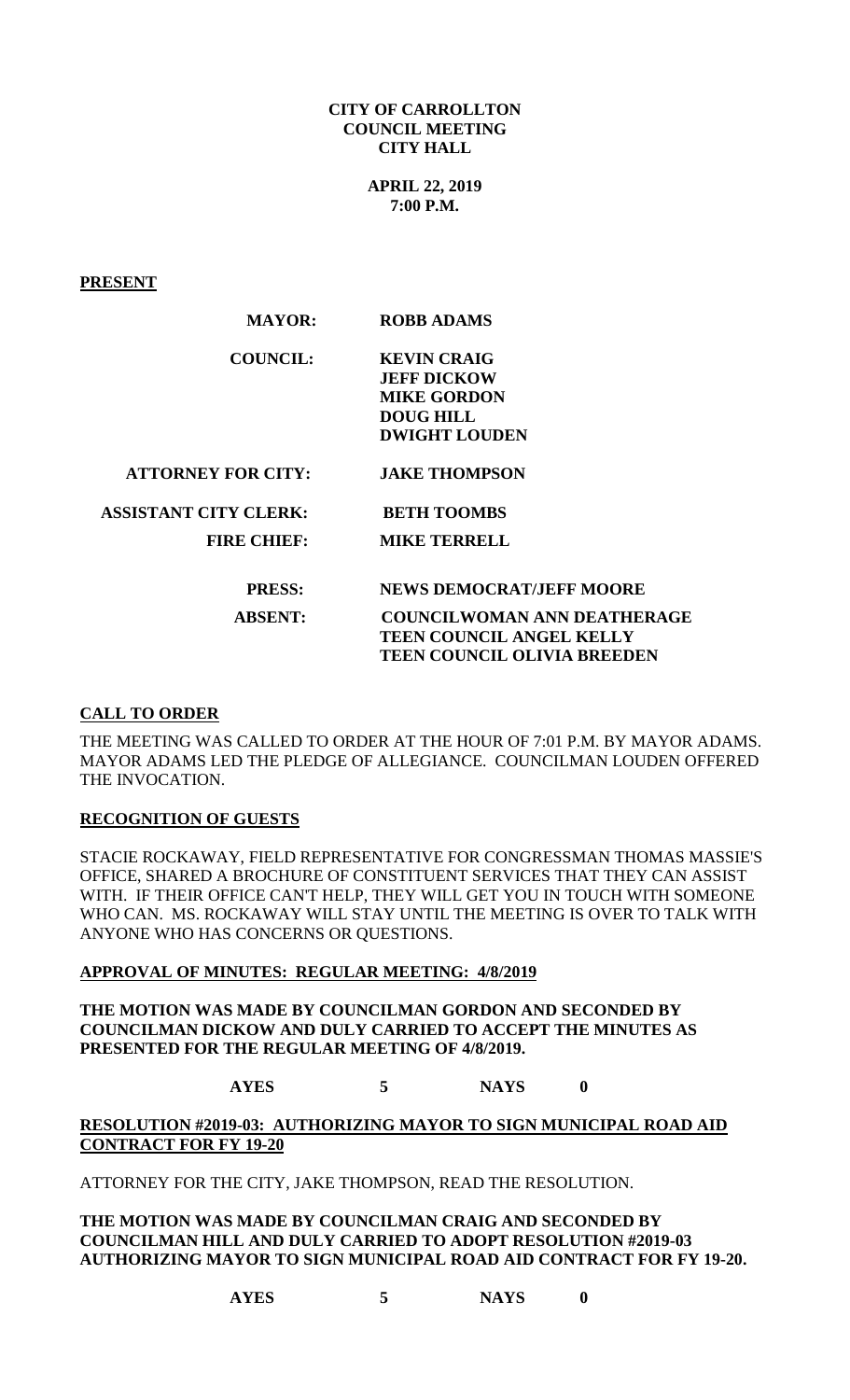## **REAPPOINTMENT OF JAY RICHTER TO CARROLLTON UTILITIES COMMISSION**

### **THE MOTION WAS MADE BY COUNCILMAN LOUDEN AND SECONDED BY COUNCILMAN GORDON AND DULY CARRIED TO REAPPOINT JAY RICHTER TO CARROLLTON UTILITIES COMMISSION. HIS TERM WILL END APRIL 30, 2022.**

**AYES 5 NAYS 0**

### **REQUEST TO USE POINT PARK 7/10/19 FOR RACE FEST 2019**

THE CARROLL COUNTY CHAMBER OF COMMERCE RACEFEST COMMITTEE SUBMITTED A REQUEST TO USE POINT PARK FOR RACE FEST 2019, WHICH WILL BE HELD JULY 10.

### **THE MOTION WAS MADE BY COUNCILMAN CRAIG AND SECONDED BY COUNCILMAN DICKOW AND DULY CARRIED TO APPROVE THE REQUEST FROM THE CARROLL COUNTY CHAMBER OF COMMERCE FOR USE OF POINT PARK 7/10/19 FOR RACE FEST 2019 AND TO WAIVE FEES.**

**AYES 5 NAYS 0**

### **UNFINISHED BUSINESS**

### **SPLASH PARK**

MAYOR ADAMS SAID CARROLLTON UTILITIES IS FINISHED WITH ALL THE TIE-INS. WE WILL BE READY FOR THE INSTALLER TO COME EITHER THE LAST WEEK OF APRIL OR FIRST WEEK OF MAY. COUNCILMAN HILL ASKED ABOUT THE PHONE FOR THE SPLASH PARK. MAYOR ADAMS IS GOING TO CALL ABOUT GETTING IT INSTALLED. IT WAS ALSO DISCUSSED HOW A CAMERA WILL BE DIRECTED AT THE PHONE TO CATCH ANY PRANK ACTIVITY.

## **CAMERA SYSTEM**

COUNCILMAN CRAIG ASKED FOR AN UPDATE ON THE CAMERA SYSTEM. MAYOR ADAMS SAID WE ARE WAITING ON RONNIE TO FINISH RUNNING THE ELECTRIC. PUBLIC WORKS HAS BEEN VERY BUSY. THE MAYOR ASKED HIM TO MAKE THIS A PRIORITY.

# **SUMMER HELP FOR PUBLIC WORKS**

COUNCILMAN GORDON ASKED ABOUT THE STATUS OF SUMMER HELP BEING HIRED FOR PUBLIC WORKS. MAYOR ADAMS SAID THEY ARE STILL LOOKING AND HOPE TO HIRE TWO PEOPLE FOR SUMMER HELP.

### **STREET SWEEPER**

THERE WAS DISCUSSION REGARDING THE STREET SWEEPER DEMO LAST WEEK. MAYOR ADAMS SAID HE CAN'T FIND ANY OTHER STREET SWEEPERS TO SEE A DEMO OF. COUNCILMAN LOUDEN ASKED IF THERE WAS A STATE CONTRACT PRICE FOR THIS SPECIFIC PIECE OF EQUIPMENT. MAYOR ADAMS SAID THERE IS NONE. HE DID SAY EMISSION REQUIREMENTS WILL BE CHANGING SOON. THEREFORE, THE SWEEPER LOOKED AT LAST WEEK IS THE LAST ONE THE COMPANY HAS BEFORE THE NEW MODEL COMES OUT WITH EMISSION CHANGES. MAYOR ADAMS SAID PUBLIC WORKS WANTS A MECHANICAL OVER VACUUM TRUCK. COUNCILMAN GORDON ASKED ABOUT LOOKING TO SEE IF THERE ARE ANY STATE CONTRACT PRICES FOR ANY TYPE OF STREET SWEEPER AND/OR VACUUM TRUCK. THE MAYOR SAID OUR ATTORNEY, JAKE THOMPSON, CAN LOOK INTO IT. COUNCILMEN GORDON & LOUDEN WOULD LIKE TO SEE WHAT OTHER OPTIONS ARE AVAILABLE.

# **2 POLICE CRUISERS FOR NEXT FISCAL YEAR**

MAYOR ADAMS TOLD COUNCIL THAT THERE ARE INDICATIONS THAT THE TWO POLICE CRUISERS APPROVED FOR NEXT YEAR'S BUDGET MAY BE ABLE TO BE ACQUIRED LESS THAN STATE CONTRACT PRICING IF WE GO TO BID NOW. COUNCIL AGREED TO MOVE FORWARD WITH THE BIDDING PROCESS.